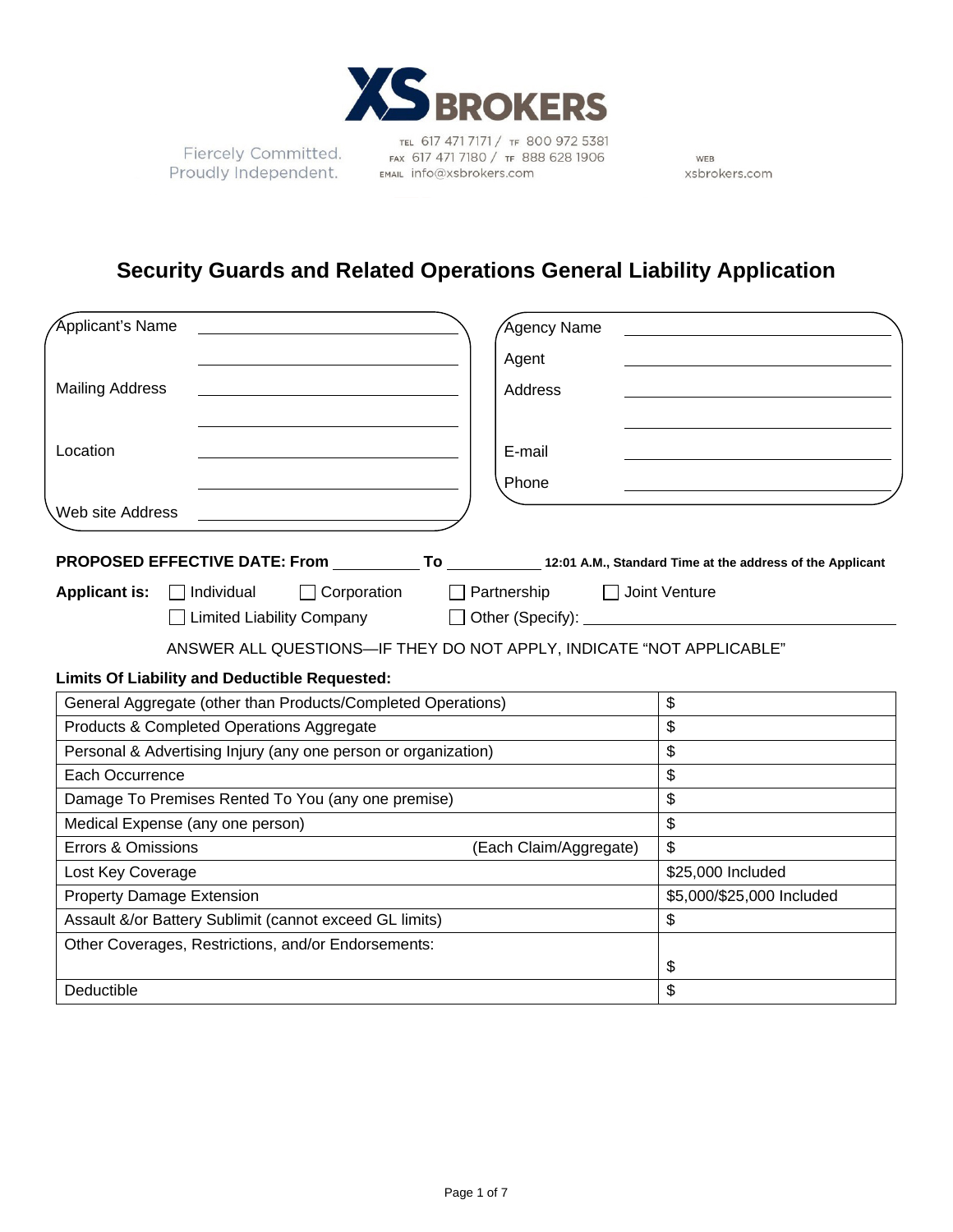| 2.  | <b>Branch offices and locations:</b>                                                                                                                                                                                                                                                 |
|-----|--------------------------------------------------------------------------------------------------------------------------------------------------------------------------------------------------------------------------------------------------------------------------------------|
|     | $\mathsf{a.}$ $\blacksquare$                                                                                                                                                                                                                                                         |
|     | $\mathbf{b}$ . $\qquad \qquad$                                                                                                                                                                                                                                                       |
|     | c.<br><u> 1989 - Johann Stoff, amerikansk politiker (* 1908)</u>                                                                                                                                                                                                                     |
|     | 3. Operations conducted in the following states:                                                                                                                                                                                                                                     |
| 4.  |                                                                                                                                                                                                                                                                                      |
| 5.  |                                                                                                                                                                                                                                                                                      |
| 6.  |                                                                                                                                                                                                                                                                                      |
|     |                                                                                                                                                                                                                                                                                      |
|     |                                                                                                                                                                                                                                                                                      |
|     |                                                                                                                                                                                                                                                                                      |
|     |                                                                                                                                                                                                                                                                                      |
| 8.  | Are ALL armed personnel certified for use of firearms by a state agency or a firearms certifica-<br>$\mathsf{tion}\ \mathsf{school?}\ \mathsf{}\ \mathsf{}\ \mathsf{}\ \mathsf{}\ \mathsf{}\ \mathsf{}\ \mathsf{}\ \mathsf{}\ \mathsf{}\ \mathsf{}\ \mathsf{}\ \mathsf{}\ \mathsf{}$ |
| 9.  |                                                                                                                                                                                                                                                                                      |
| 10. |                                                                                                                                                                                                                                                                                      |
| 11. |                                                                                                                                                                                                                                                                                      |
|     |                                                                                                                                                                                                                                                                                      |
|     |                                                                                                                                                                                                                                                                                      |
|     | ,我们也不能会有什么。""我们的人,我们也不能会有什么?""我们的人,我们也不能会有什么?""我们的人,我们也不能会有什么?""我们的人,我们也不能会有什么?""                                                                                                                                                                                                    |
| 14. |                                                                                                                                                                                                                                                                                      |
|     | ,我们也不会有什么。""我们的人,我们也不会有什么?""我们的人,我们也不会有什么?""我们的人,我们也不会有什么?""我们的人,我们也不会有什么?""我们的人                                                                                                                                                                                                     |
| 15. |                                                                                                                                                                                                                                                                                      |
| 16. |                                                                                                                                                                                                                                                                                      |
| 17. |                                                                                                                                                                                                                                                                                      |
|     |                                                                                                                                                                                                                                                                                      |
|     |                                                                                                                                                                                                                                                                                      |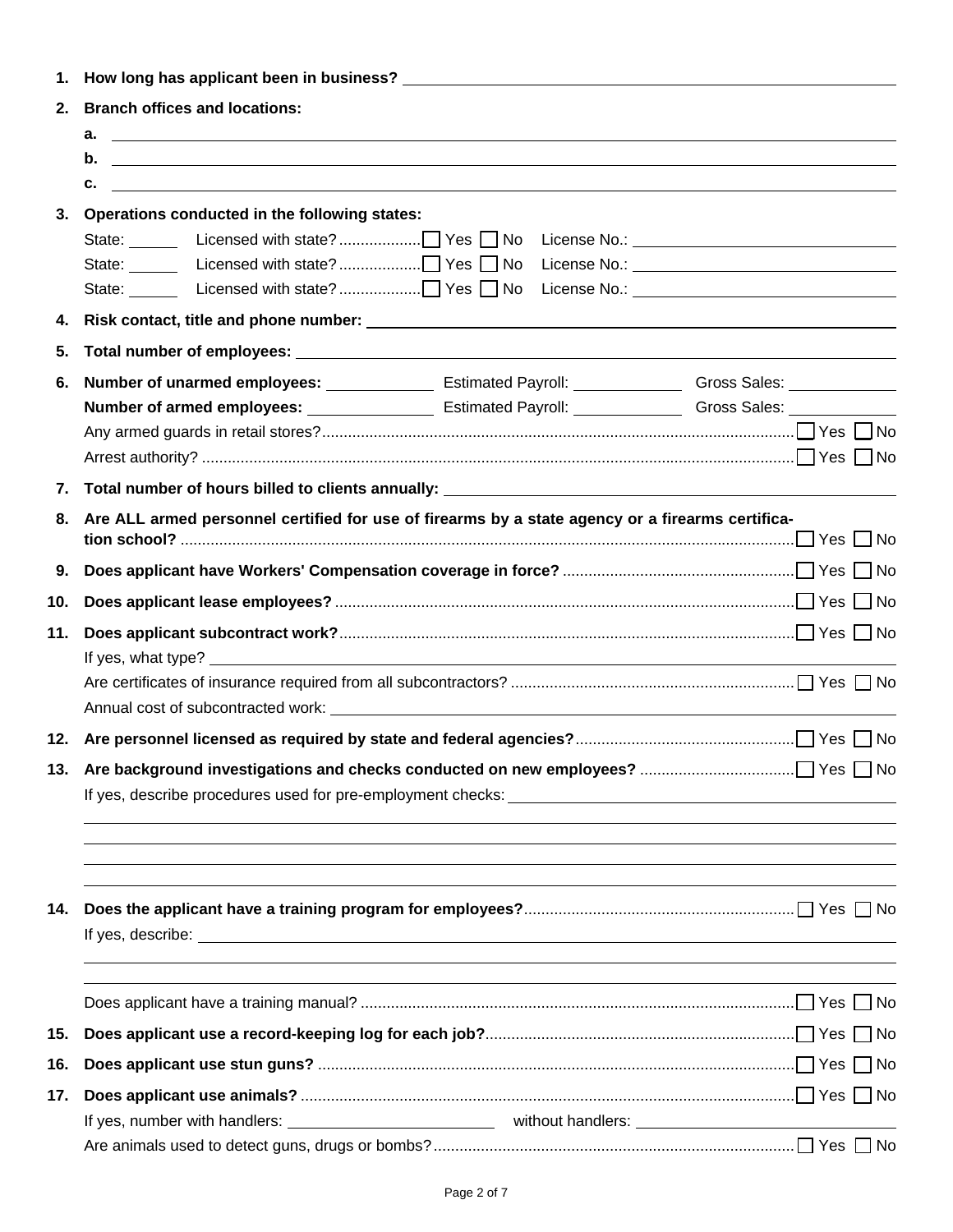**18. List the applicant's ten (10) largest clients. Indicate type of operation performed and duties involved:** 

|     | $\mathbf 1$<br><u> 1980 - Andrea State Barbara, amerikan personal di sebagai personal di sebagai personal di sebagai personal d</u>                                                                                                        |
|-----|--------------------------------------------------------------------------------------------------------------------------------------------------------------------------------------------------------------------------------------------|
|     | 2.<br><u> 1990 - Johann Stoff, amerikansk politiker (d. 1980)</u>                                                                                                                                                                          |
|     | 3.<br><u> 1989 - Johann John Stein, markin fan it ferstjer fan de ferstjer fan it ferstjer fan it ferstjer fan it fers</u>                                                                                                                 |
|     | 4.<br><u> 1989 - Johann Harry Harry Harry Harry Harry Harry Harry Harry Harry Harry Harry Harry Harry Harry Harry Harry</u>                                                                                                                |
|     | 5.<br><u> 1989 - Johann Barnett, fransk politik (d. 1989)</u>                                                                                                                                                                              |
|     | 6.<br><u> 1989 - Jan Barbara (h. 1989).</u><br>1900 - Johann Barbara, frantziar martxar (h. 1900).                                                                                                                                         |
|     | 7.<br><u> 1999 - Johann Harry Harry Harry Harry Harry Harry Harry Harry Harry Harry Harry Harry Harry Harry Harry Harry H</u>                                                                                                              |
|     | 8.<br><u> Andreas Andreas Andreas Andreas Andreas Andreas Andreas Andreas Andreas Andreas Andreas Andreas Andreas Andr</u>                                                                                                                 |
|     | 9.<br><u>state and the state of the state of the state of the state of the state of the state of the state of the state of the state of the state of the state of the state of the state of the state of the state of the state of the</u> |
|     | 10.<br><u> 1989 - Jan Barbara de Santo III e al Indonesia de la contrada de la contrada de la contrada de la contrada de</u>                                                                                                               |
| 19. |                                                                                                                                                                                                                                            |
|     |                                                                                                                                                                                                                                            |
|     |                                                                                                                                                                                                                                            |
|     |                                                                                                                                                                                                                                            |
|     |                                                                                                                                                                                                                                            |
| 20. |                                                                                                                                                                                                                                            |
|     |                                                                                                                                                                                                                                            |
|     |                                                                                                                                                                                                                                            |
|     |                                                                                                                                                                                                                                            |
|     |                                                                                                                                                                                                                                            |
|     |                                                                                                                                                                                                                                            |
| 21. |                                                                                                                                                                                                                                            |
| 22. |                                                                                                                                                                                                                                            |
|     |                                                                                                                                                                                                                                            |

- **23. Please attach (A) Any descriptive advertising literature; (B) Copy of Insured's standard performance contract with client; (C) Copies of all agreements in which the Insured has assumed liability.**
- **24. Provide private investigation annual payroll by listed operation (include subcontractor payroll not covered by other insurance):**

| <b>Private Investigation</b>              | Armed<br><b>Payroll</b> | Unarmed<br><b>Payroll</b> |
|-------------------------------------------|-------------------------|---------------------------|
| <b>Arson investigation</b>                |                         |                           |
| <b>Computer fraud</b>                     |                         |                           |
| Corporate-employee<br>dishonesty          |                         |                           |
| <b>Credit pre-employment</b><br>screening |                         |                           |
| <b>Domestic</b>                           |                         |                           |
| Insurance claim<br>investigation          |                         |                           |

| <b>Private Investigation</b>    | Armed<br><b>Payroll</b> | Unarmed<br><b>Payroll</b> |
|---------------------------------|-------------------------|---------------------------|
| Legal                           |                         |                           |
| <b>Missing person</b>           |                         |                           |
| <b>Records check</b>            |                         |                           |
| Surveillance-<br>describe:      |                         |                           |
| <b>Undercover</b><br>operations |                         |                           |
| Other-describe:                 |                         |                           |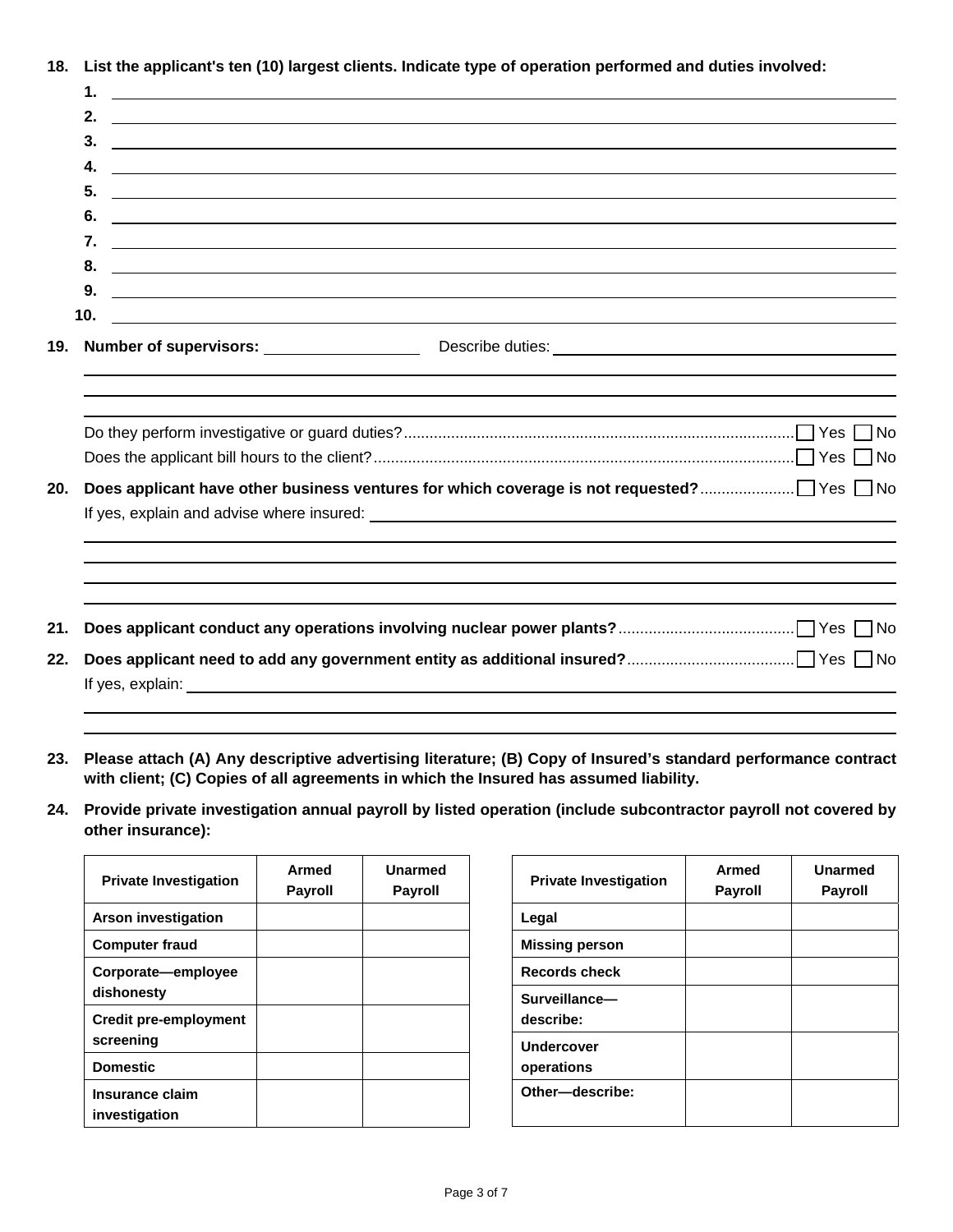**25. Provide guard services annual payroll by listed operation including parking lot security (include subcontractor payroll not covered by other insurance):** 

| <b>Guard Services</b>                                                                 | <b>Armed</b><br><b>Payroll</b> | Unarmed<br><b>Payroll</b> |
|---------------------------------------------------------------------------------------|--------------------------------|---------------------------|
| <b>Airport security</b>                                                               |                                |                           |
| <b>Abortion clinics or</b><br>family planning<br>centers                              |                                |                           |
| Alarm monitoring:                                                                     |                                |                           |
| Burglary/fire                                                                         |                                |                           |
| Medical emergency                                                                     |                                |                           |
| Alarm response                                                                        |                                |                           |
| <b>Baggage handling</b><br>security                                                   |                                |                           |
| <b>Banks</b>                                                                          |                                |                           |
| <b>Bouncers or doormen</b><br>at restaurants, night<br>clubs, discos,<br>bars/taverns |                                |                           |
| <b>Churches</b>                                                                       |                                |                           |
| <b>Construction sites</b>                                                             |                                |                           |
| <b>Convenience stores</b>                                                             |                                |                           |
| <b>Criminal detention cen-</b><br>ters                                                |                                |                           |
| <b>Fast food restaurants</b>                                                          |                                |                           |
| <b>Ground transportation</b><br>terminals                                             |                                |                           |
| <b>Hospitals</b>                                                                      |                                |                           |
| Housing:<br>Apartments-public<br>housing authorities,<br>Section 8, HUD               |                                |                           |
| Apartments                                                                            |                                |                           |
| Condominiums or<br>townhouses                                                         |                                |                           |
| Homeowners<br>associations                                                            |                                |                           |
| Private residences                                                                    |                                |                           |
| Immigration detention<br>centers                                                      |                                |                           |

| <b>Guard Services</b>                                                     | <b>Armed</b><br>Payroll | <b>Unarmed</b><br><b>Payroll</b> |
|---------------------------------------------------------------------------|-------------------------|----------------------------------|
| Manufacturing/<br>warehousing                                             |                         |                                  |
| <b>Movie theaters</b>                                                     |                         |                                  |
| <b>Motels/hotels</b>                                                      |                         |                                  |
| <b>Offices</b>                                                            |                         |                                  |
| <b>Parking lot security</b>                                               |                         |                                  |
| <b>Retail Operations:</b><br>Clothing                                     |                         |                                  |
| Department stores                                                         |                         |                                  |
| Liquor stores                                                             |                         |                                  |
| Shopping centers/<br>malls                                                |                         |                                  |
| Supermarkets                                                              |                         |                                  |
| All other                                                                 |                         |                                  |
| <b>Schools and</b><br>universities                                        |                         |                                  |
| <b>Special events:</b><br>Athletic events-<br>describe type:              |                         |                                  |
| Concerts-describe<br>(rock & roll, hard<br>rock, rap, country,<br>other): |                         |                                  |
| Other-describe:                                                           |                         |                                  |
| Sports stadiums or<br>arenas                                              |                         |                                  |
| <b>Strike work</b>                                                        |                         |                                  |
| Utility property securi-<br>ty                                            |                         |                                  |
| Wharf, waterfront or<br>seaport security                                  |                         |                                  |
| Other-describe:                                                           |                         |                                  |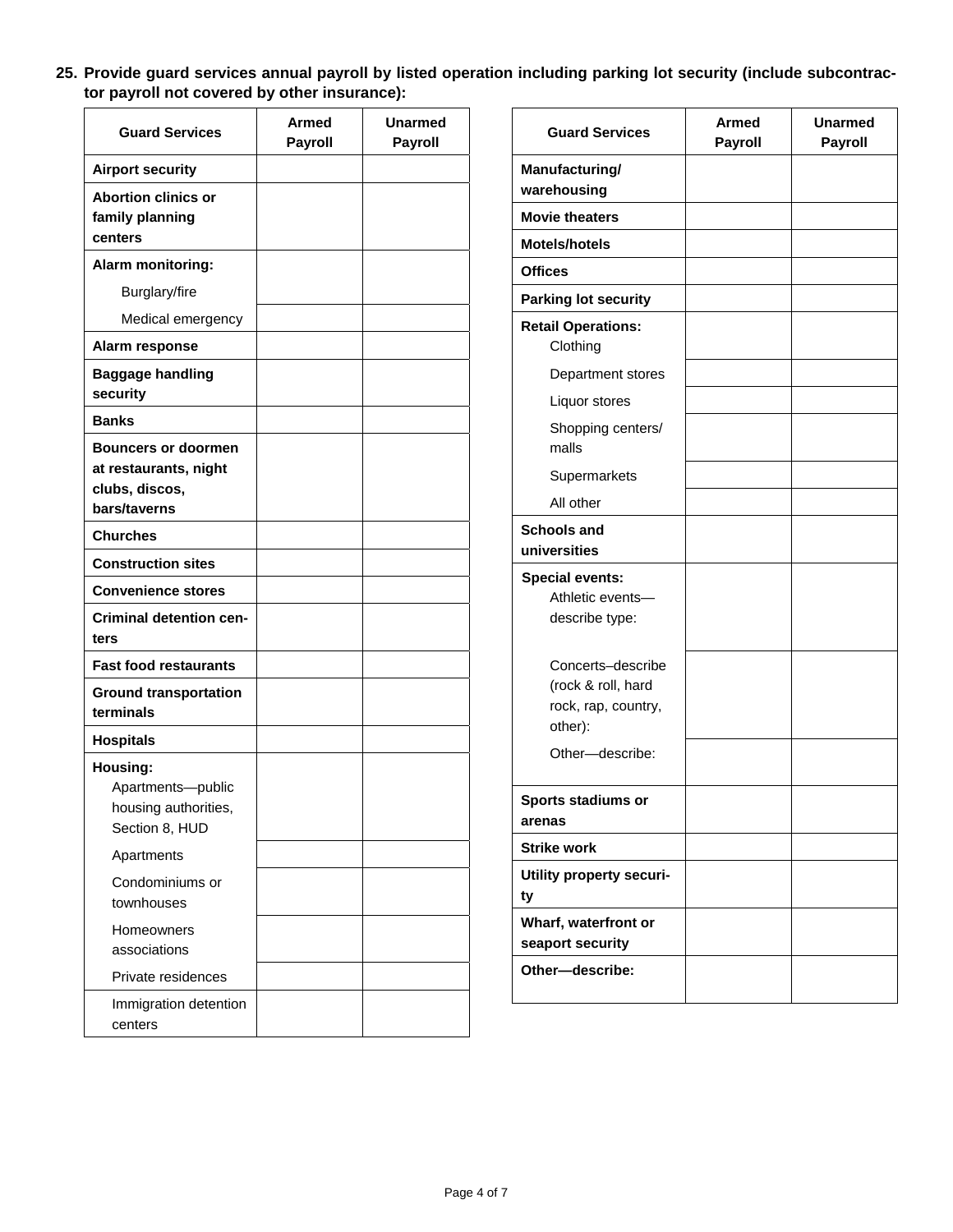**26. Provide miscellaneous services annual payroll by listed operation including parking lot security (include subcontractor payroll not covered by other insurance):** 

| <b>Miscellaneous</b>        | <b>Armed</b>   | <b>Unarmed</b> | <b>Miscellaneous</b>          | Armed   | <b>Unarmed</b> |
|-----------------------------|----------------|----------------|-------------------------------|---------|----------------|
| <b>Services</b>             | <b>Payroll</b> | <b>Payroll</b> | <b>Services</b>               | Payroll | <b>Payroll</b> |
| Alarm installation,         |                |                | Drug surveillance             |         |                |
| service or repair           |                |                | <b>Drug testing</b>           |         |                |
| Auto repossession           |                |                | <b>Firearms certification</b> |         |                |
| <b>Bail bond operations</b> |                |                | school                        |         |                |
| <b>Border patrol</b>        |                |                | <b>Insurance adjusters</b>    |         |                |
| <b>Bounty hunters</b>       |                |                | <b>Parole Officers</b>        |         |                |
| <b>Bodyguards</b>           |                |                | Polygraph work                |         |                |
| <b>Consulting or expert</b> |                |                | <b>Prisoner transport</b>     |         |                |
| witness                     |                |                | <b>Process servers</b>        |         |                |
| <b>Courier or escort</b>    |                |                | Repossession/                 |         |                |
| <b>Armored car</b>          |                |                | collection work               |         |                |
| service                     |                |                | <b>School crossing guards</b> |         |                |
| <b>Armed couriers</b>       |                |                | <b>Security consulting</b>    |         |                |
| <b>Bicycle or skate</b>     |                |                | Security guard school/        |         |                |
| couriers                    |                |                | training for others           |         |                |
| Couriers-non-               |                |                | <b>Shopping service</b>       |         |                |
| negotiable                  |                |                | <b>Traffic control</b>        |         |                |
| Couriers-<br>negotiable     |                |                | Other-describe:               |         |                |
| <b>Courier escorts</b>      |                |                |                               |         |                |
| <b>Funeral escorts</b>      |                |                |                               |         |                |
| Dog services:               |                |                |                               |         |                |
| <b>With handler</b>         |                |                |                               |         |                |
| <b>Without handler</b>      |                |                |                               |         |                |

If yes, describe:

**29. Does applicant have other business ventures for which coverage is not requested?** ...................... Yes No If yes, please explain and advise where insured: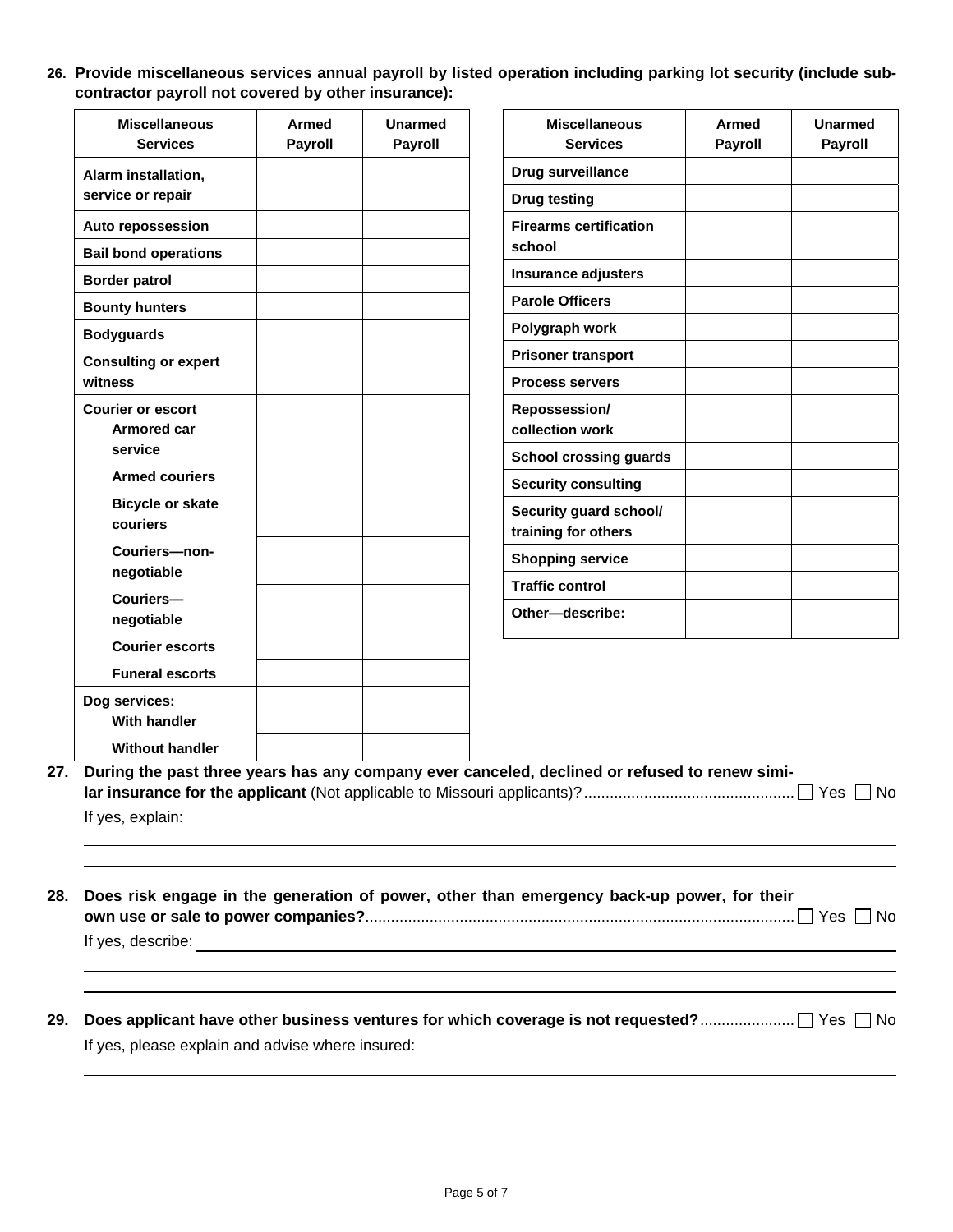## **30. Prior Carrier Information:**

|                                  | Year: | Year: | Year: |
|----------------------------------|-------|-------|-------|
| Carrier                          |       |       |       |
| Policy No.                       |       |       |       |
| Coverage                         |       |       |       |
| <b>Occurrence or Claims Made</b> |       |       |       |
| <b>Total Premium</b>             |       |       |       |

### **31. Loss History:**

| Indicate all claims or losses (regardless of fault and whether or not insured) or occurrences that may give<br>$\Box$ Check if no losses last three<br>rise to claims for the prior three years. |                            |                |                           |                                            |
|--------------------------------------------------------------------------------------------------------------------------------------------------------------------------------------------------|----------------------------|----------------|---------------------------|--------------------------------------------|
| Date of<br><b>Loss</b>                                                                                                                                                                           | <b>Description of Loss</b> | Amount<br>Paid | Amount<br><b>Reserved</b> | <b>Claim Status</b><br>(Open or<br>Closed) |
|                                                                                                                                                                                                  |                            |                |                           |                                            |
|                                                                                                                                                                                                  |                            |                |                           |                                            |
|                                                                                                                                                                                                  |                            |                |                           |                                            |
|                                                                                                                                                                                                  |                            |                |                           |                                            |
|                                                                                                                                                                                                  |                            |                |                           |                                            |

This application does not bind the applicant nor the Company to complete the insurance, but it is agreed that the information contained herein shall be the basis of the contract should a policy be issued.

### **FRAUD WARNING:**

Any person who knowingly and with intent to defraud any insurance company or other person files an application for insurance or statement of claim containing any materially false information or conceals for the purpose of misleading, information concerning any fact material thereto commits a fraudulent insurance act, which is a crime and subjects such person to criminal and civil penalties. **Not applicable in Nebraska, Oregon and Vermont.** 

**NOTICE TO COLORADO APPLICANTS:** It is unlawful to knowingly provide false, incomplete, or misleading facts or information to an insurance company for the purpose of defrauding or attempting to defraud the company. Penalties may include imprisonment, fines, denial of insurance, and civil damages. Any insurance company or agent of an insurance company who knowingly provides false, incomplete, or misleading facts or information to a policy holder or claimant for the purpose of defrauding or attempting to defraud the policy holder or claimant with regard to a settlement or award payable from insurance proceeds shall be reported to the Colorado Division of Insurance within the Department of Regulatory Agencies.

**WARNING TO DISTRICT OF COLUMBIA APPLICANTS:** It is a crime to provide false or misleading information to an insurer for the purpose of defrauding the insurer or any other person. Penalties include imprisonment and/or fines. In addition, an insurer may deny insurance benefits if false information materially related to a claim was provided by the applicant.

**NOTICE TO FLORIDA APPLICANTS:** Any person who knowingly and with intent to injure, defraud, or deceive any insurer files a statement of claim or an application containing any false, incomplete, or misleading information is guilty of a felony in the third degree.

**NOTICE TO LOUISIANA APPLICANTS:** Any person who knowingly presents a false or fraudulent claim for payment of a loss or benefit or knowingly presents false information in an application for insurance is guilty of a crime and may be subject to fines and confinement in prison.

**NOTICE TO OHIO APPLICANTS:** Any person who knowingly and with intent to defraud any insurance company files an application for insurance or statement of claim containing any materially false information or conceals for the purpose of misleading, information concerning any fact material thereto commits a fraudulent insurance act, which is a crime and subjects such person to criminal and civil penalties.